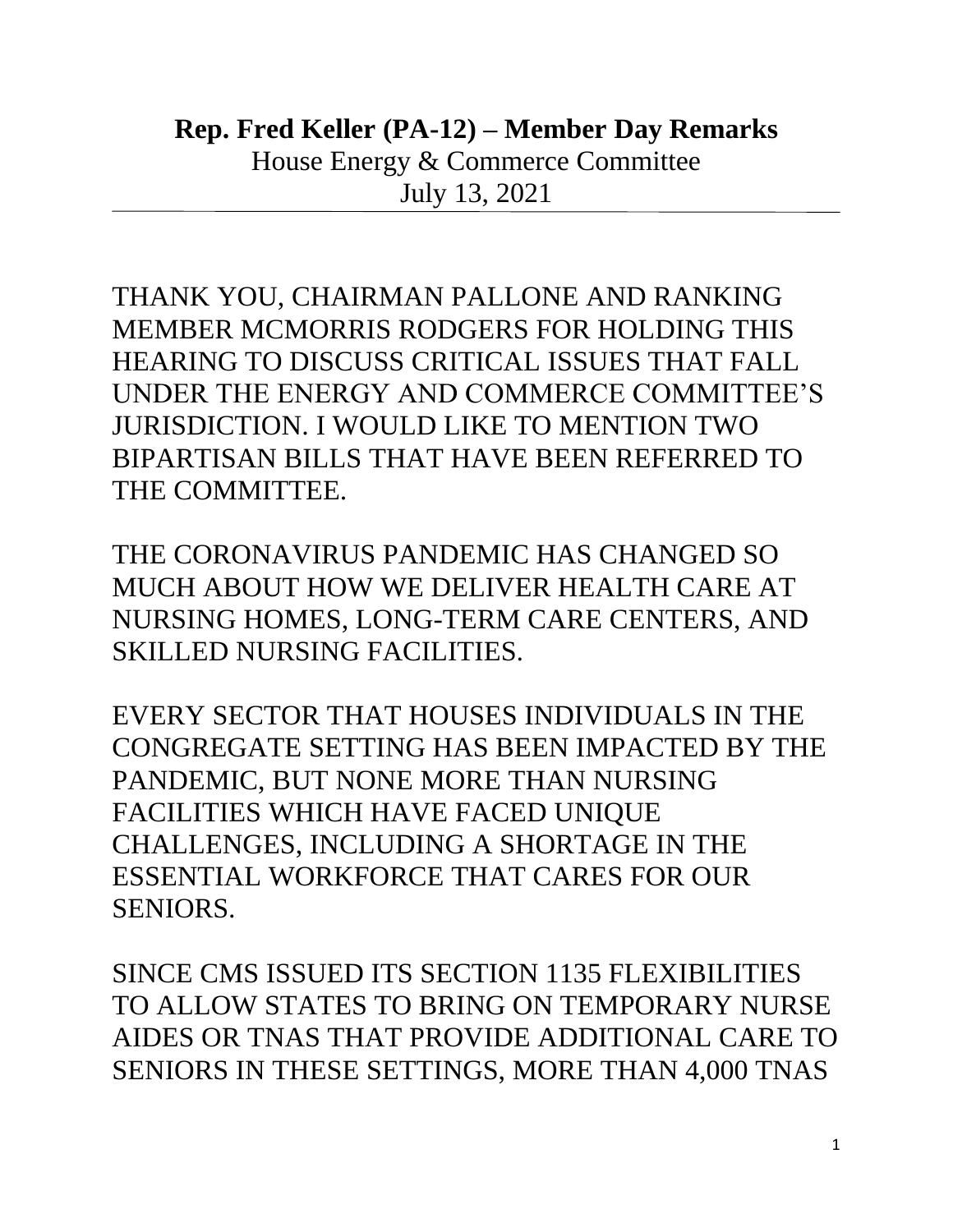HAVE STARTED THEIR IMPORTANT WORK SERVING OUR SENIORS IN PENNSYLVANIA.

THOSE FLEXIBILITIES ARE STARTING TO BE ROLLED BACK AND WILL FULLY EXPIRE ONCE THE COVID-19 EMERGENCY PERIOD HAS ENDED. IF THIS HAPPENS, THOSE TNAS WHO JOINED THE RANKS OF OUR FRONT-LINE HEALTHCARE WORKERS WILL LOSE THEIR TEMPORARY STATUS.

THAT'S WHY CONGRESSWOMAN SUSAN WILD AND I HAVE INTRODUCED H.R. 331, THE NURSES CARE ACT, WHICH WOULD EXTEND THESE FLEXIBILITIES FOR TNAS BROUGHT ON DURING THE PANDEMIC, ALLOW STATES TO DETERMINE THE BEST METHOD OF CERTIFYING ITS EXISTING TNA WORKFORCE, AND ALLOW ON-THE-JOB EXPERIENCE TO COUNT TOWARD MOVING A TNA TOWARD FULL CERTIFICATION.

THIS APPROACH SERVES AS A LIFELINE TO NURSING FACILITIES AND PROVIDES AN ATTRACTIVE CAREER PATHWAY TO HELP MEET THE GROWING DEMAND THIS INDUSTRY FACES.

ESTIMATES INDICATE THERE WILL BE AROUND 73 MILLION AMERICANS OVER 65, INCLUDING 9 MILLION AGED 85 OR OLDER, BY 2030. THIS WILL REQUIRE THE INDUSTRY TO ADD ROUGHLY 1.4 MILLION WORKERS BY 2025, MOSTLY AT THE DIRECT CARE LEVEL.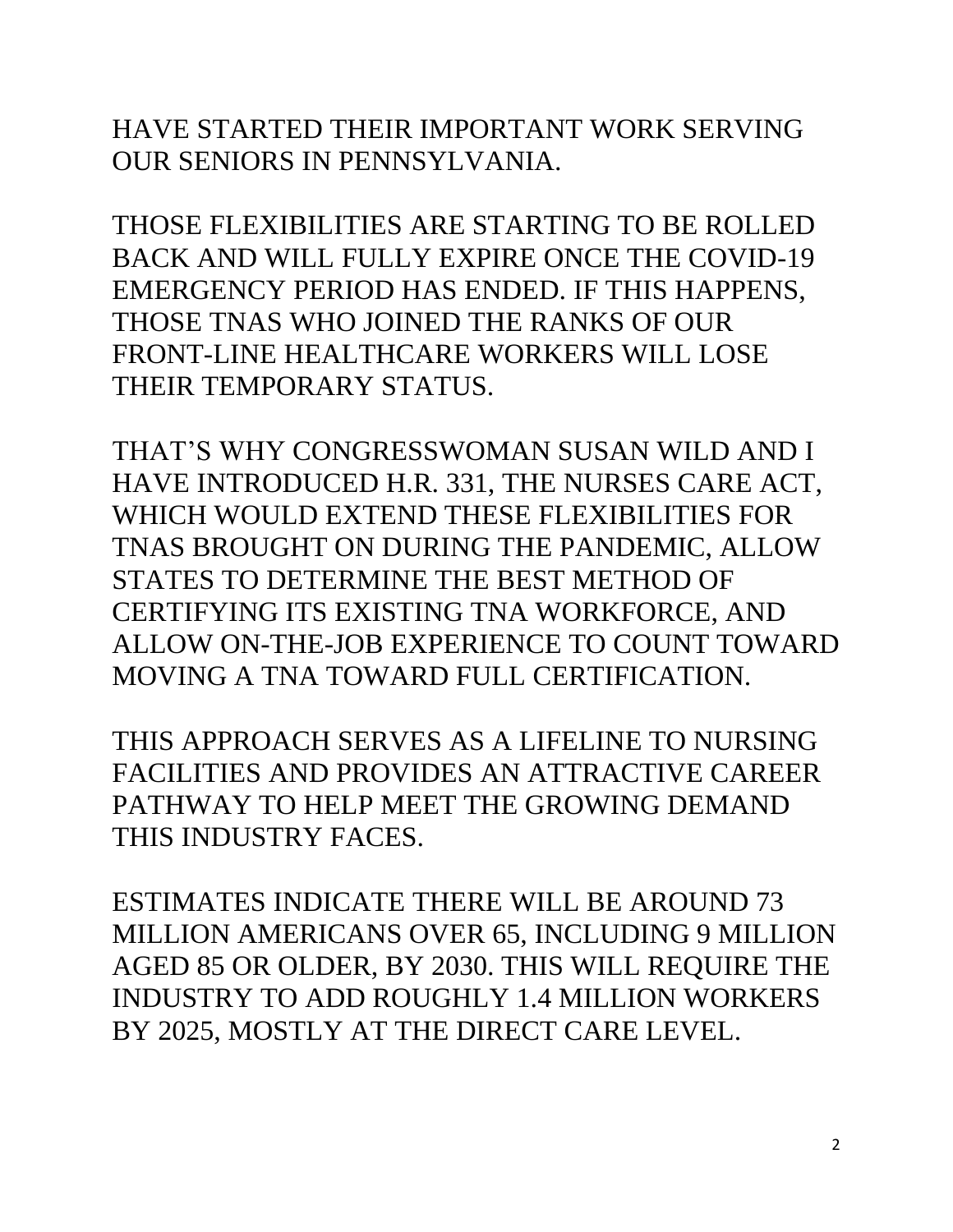THE SENIOR CARE INDUSTRY CANNOT AFFORD WORKFORCE SHORTAGES OF ANY SIZE – I WOULD URGE THE COMMITTEE TO CONSIDER THE NURSES CARE ACT AND SIMILAR EFFORTS TO SHORE UP THE WORKFORCE PIPELINE FOR NURSING FACILITIES AND SENIOR LIVING CENTERS SO TNAS CAN CONTINUE THEIR IMPORTANT WORK OF PROVIDING CARE AND ESSENTIAL SERVICES TO OUR NATION'S SENIORS.

ANOTHER ISSUE THAT IMPACTS SENIORS IN PENNSYLVANIA AND AROUND THE COUNTRY IS CERTAIN MEDICARE PART D DRUG PRICING POLICIES AND THE BURDENS THEY PLACE ON SENIORS AND INDEPENDENT COMMUNITY PHARMACIES.

AS YOU ARE AWARE, PHARMACY BENEFIT MANAGERS PLAY A SIGNIFICANT ROLE IN THE DRUG PRICING DEBATE WITH CERTAIN ANTICOMPETITIVE TACTICS THAT RAISE PATIENT COSTS AT THE PHARMACY COUNTER AND CLAW BACK HUNDREDS OF THOUSANDS IN DIR FEES FROM PHARMACIES MONTHS AFTER DRUGS HAVE BEEN DISPENSED, MAKING IT DIFFICULT TO OPERATE THESE SMALL BUSINESSES.

CMS HAS DETERMINED THERE WAS A 91,500 PERCENT INCREASE IN DIR FEES BETWEEN 2010 AND 2019, AND THIS UNCHECKED GROWTH OF DIR FEES CREATES ACCESS ISSUES FOR SENIORS IN PART D AND INCREASES THE POSSIBILITY OF PHARMACY DESERTS. CMS HAS ALSO SAID THAT THE AVERAGE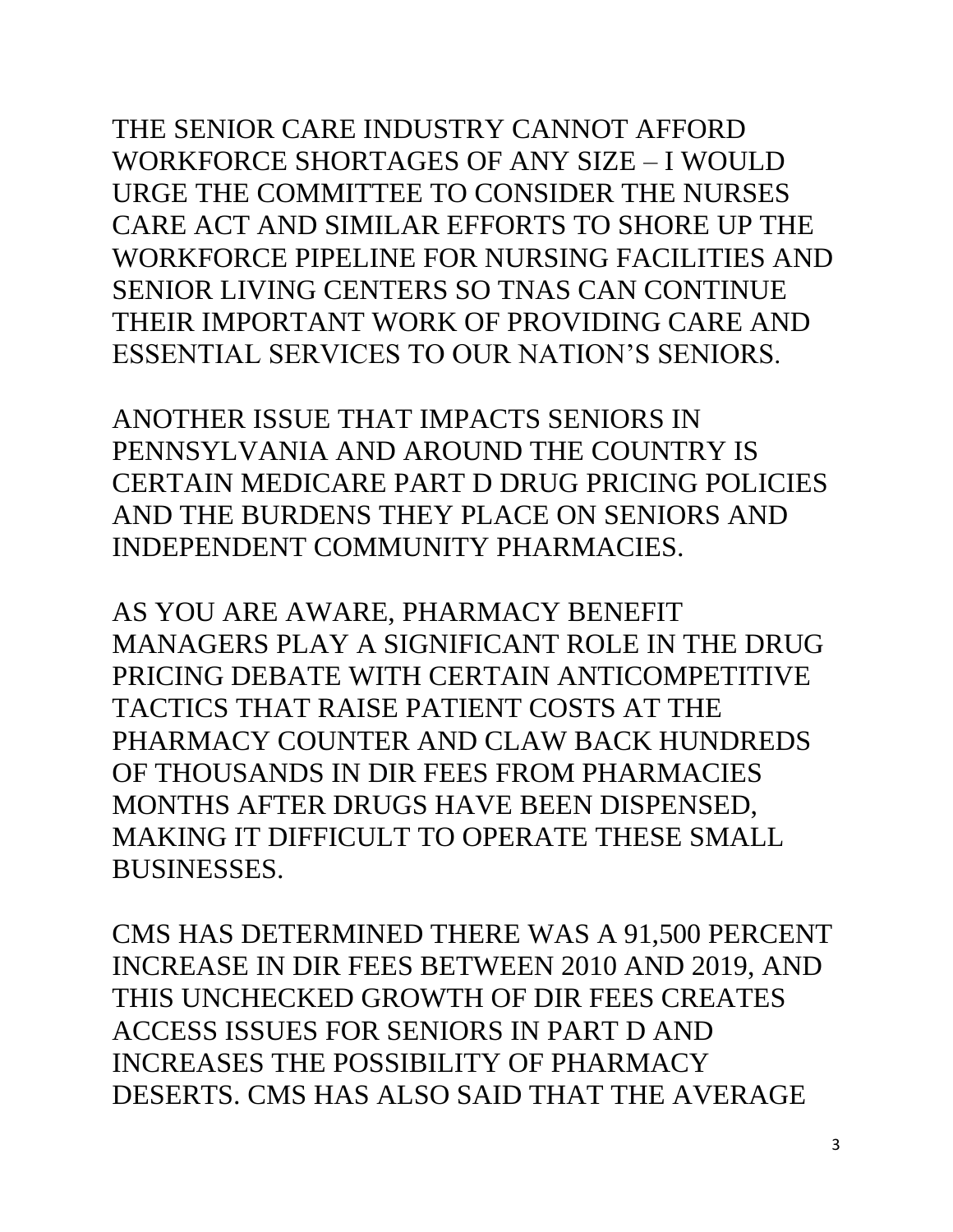## GROWTH OF PHARMACY DIR FEES WILL INCREASE ROUGHLY AN ADDITIONAL 10 PERCENT PER YEAR.

I AM PROUD TO BE A COSPONSOR ON H.R 3554, THE PHARMACY DIR REFORM TO REDUCE SENIOR DRUG COSTS ACT, LED BY ENERGY AND COMMERCE MEMBERS, REPS. WELCH AND GRIFFITH. THIS BIPARTISAN BILL SEEKS TO REDUCE PATIENTS' COST-SHARING, PREVENT PLANS AND PHARMACY BENEFIT MANAGERS FROM CLAWING BACK DIR FEES FROM PHARMACIES, ENHANCE PRICE TRANSPARENCY, AND ESTABLISH CONSISTENT PHARMACY PERFORMANCE MEASURES THAT FOSTER QUALITY CARE AND ENHANCE THE VIABILITY AND PREDICTABILITY OF PHARMACY OPERATIONS.

ANY MEANINGFUL DRUG PRICING PACKAGE MUST ALSO INCLUDE REFORMS TO ADDRESS THESE DIR FEES. BY TAKING ACTION, WE CAN HELP SAVE AMERICA'S SENIORS UP TO \$9 BILLION IN OUT-OF-POCKET COSTS, AS ESTIMATED BY CMS.

CHAIRMAN PALLONE & RANKING MEMBER MCMORRIS RODGERS, I URGE THIS COMMITTEE TO CONSIDER THIS BIPARTISAN LEGISLATION THAT WILL LOWER DRUG COSTS FOR SENIORS AND PRESERVE ACCESS TO COMMUNITY PHARMACIES, WHICH ARE THE MOST ACCESSIBLE PROVIDER OF PRESCRIPTION DRUGS IN RURAL AND UNDERSERVED AREAS.